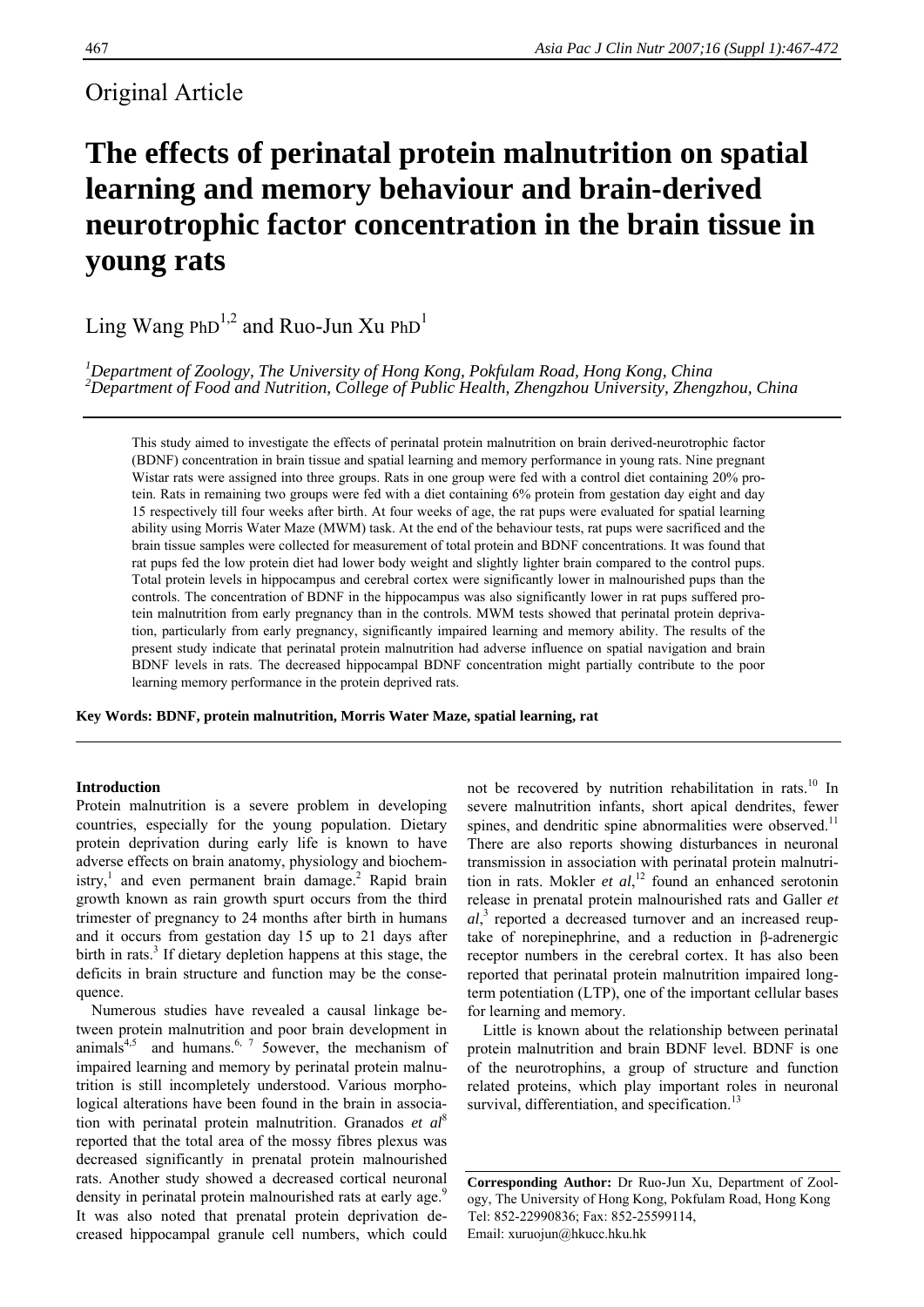Neurotrophins also regulate neuronal plasticity and LTP formation $14$ , influence neurotransmitter release, and stimulate the growth of dendritic branches. It has been reported that the level of neurotrophins in the brain, especially the BDNF level is related to the learning performance. It has also been reported that the BDNF concentration can be affected by nutritional status.<sup>15, 16</sup> However, there were no reports showing the changes of BDNF concentration under perinatal protein malnutrition. The current study aimed to assess the effects of perinatal protein malnutrition on brain BDNF levels and on learning and memory behaviour.

## **Materials and methods**

# *Animals and diets*

The experimental protocol was approved by the Committee on the Use of Live Animal for Teaching & Research of The University of Hong Kong. During the whole experimental period, nine pregnant Wistar rats and their offspring were kept at  $22-24^{\circ}$ C in a 12:12 hr dark-light cycle. The animals were allowed free access to food and water. Prior to the experiment, the rats were maintained on the standard rat chow (Teklad, Madison, WI, USA). The pregnant rats were randomly divided into three dietary treatment groups of three animals each. One group of pregnant rats were fed on a control diet containing 20% protein from day eight of pregnancy till four weeks after given birth (CTR group), and the remaining two groups were fed on a low protein diet containing 6.0% protein from day eight (PM8 group) and day 15 (PM15 group) of pregnancy respectively till four weeks after given birth. The two experimental diets were isocaloric and were prepared based on AIN purified diet.<sup>17</sup> All the pregnant rats were housed individually in solid bottom plastic cages with soft wood chip bedding. On the day of birth, the size of all litters was adjusted to eight pups by culling extra pups in the litter. The rat pups were weaned at postnatal day 24 and were then separated by gender and maintained on the same diet in a group of three or four rats per cage. The rat pups were evaluated for spatial learning and memory ability using Morris Water Maze test at four weeks of age. During eight-day behaviour test period, all rats were fed on the control diet containing 20% protein.

#### *Morris Water Maze test*

The water maze was a circular pool of 182 cm in diameter and 50 cm in depth with water temperature at  $23 \pm 2$ °C. The water pool was made opaque by adding 100 g of nondairy creamer coffee mate. The water pool was divided into four equal quadrant zones. An escape platform of 15 cm by 15 cm was centrally placed in one quadrant of the pool and submerged 1.5–2 cm below the water surface during the training and long term memory trials. The pool was surrounded by several extra-maze cues visible by the rats from the swimming in the pool. The swim paths were recorded with a digital video camera and analysed by Noldus software (Noldus Information Technology).

 One day before the training trials, all the rat pups were allowed to swim freely for two minutes to get habitation with the water pool. During the training period, the rat pups underwent a training session consisting of six trials per day for four consecutive days. In each trial, the rat

pups were released into the pool, with the nose pointing toward the wall, at one of the assigned three starting points and allowed to swim freely until they found the platform. The trial starting points were the middle of each quadrant edge excluding the quadrant with platform. The starting points were ordered in a random manner between trials. Upon reaching the platform, the rat was allowed to remain on it for 20 seconds, followed by a 30 seconds rest outside the pool. If the rat failed to locate the platform within two minutes, it was manually guided to the platform and allowed to stay there for 20 seconds. To test the short-term memory retention, a probe trial without the escape platform in the pool was conducted for each rat after completing the 24th training trial. To assess the long-term memory retention, six trials were carried out for each rat three days after the completion of training trials in the same method as the training trial used. During the probe trial, the rats were allowed to swim freely for one minute, and the times of rats passed through the target quadrant were recorded.

#### *Brain sample processing*

Within three hours of finishing the behaviour test, the rats were sacrificed and around 50mg to 100mg tissue samples were dissected from the cerebral cortex, hippocampus and cerebellum respectively. The tissue samples were suspended in 10 volumes of lysis buffer containing 137 mM NaCl, 20 mM Tris HCl and 10 % glycerol with freshly added protease inhibitor cocktail III (Calbiochemical CA, USA). The tissue samples were then homogenized by ultrasonication at 60 duty cycle for about 40 seconds on ice using BrNSON Sonifier 250 (VWR Scientific, VWR Company). The tissue homogenate was centrifuged (Eppendorf centrifuge 5415D, Eppendorf AG, Germany) at 9000 rpm  $4^{\circ}$ C for 20 minutes and the supernatant was collected and kept at -80°C for future protein and BDNF assays.

#### *Total protein and BDNF quantification*

Protein concentration in the tissue supernatant was estimated by Lowry's assay. <sup>18</sup> BDNF concentration was quantified using ELISA kit followed the manufacture's protocol (BDNF EMAX® ImmunoAssay System kit, Promega Inc., Madison, WI, USA). In brief, a 96-well plate was coated with BDNF primary antibody overnight at 4°C. After washing and blocking, a set of serially diluted BDNF standard solutions in duplicate was added into the wells of the first two columns. The tissue supernatant was diluted five times with DPBS containing 0.2 g KCl/L, 8.0 g NaCl/L, 0.2 g KH<sub>2</sub>PO4/L, 1.15 g Na<sub>2</sub>HPO4/L, 133 mg CaCl2·2H<sub>2</sub>O/L, and 100 mg  $MgCl<sub>2</sub>·6H<sub>2</sub>O/L$  (pH 7.35). The preparation was acidified by adding 1N HCl at a ratio of 1:50 (HCl:sample,  $v/v$ ) and incubated at room temperature for ten minutes followed by neutralization with equal volume of 1 M NaOH. The acidified sample preparation was then added to the rest of the wells in duplicates. After incubation and washing, BDNF secondary antibody was added, followed by addition of anti-IgY HRP conjugates. Finally, 3,3',5,5'-tetramethylbenzidine (TMB) solution was added to develop blue color. After ten minutes of color development, 100 μl of 1 N HCl was added to stop the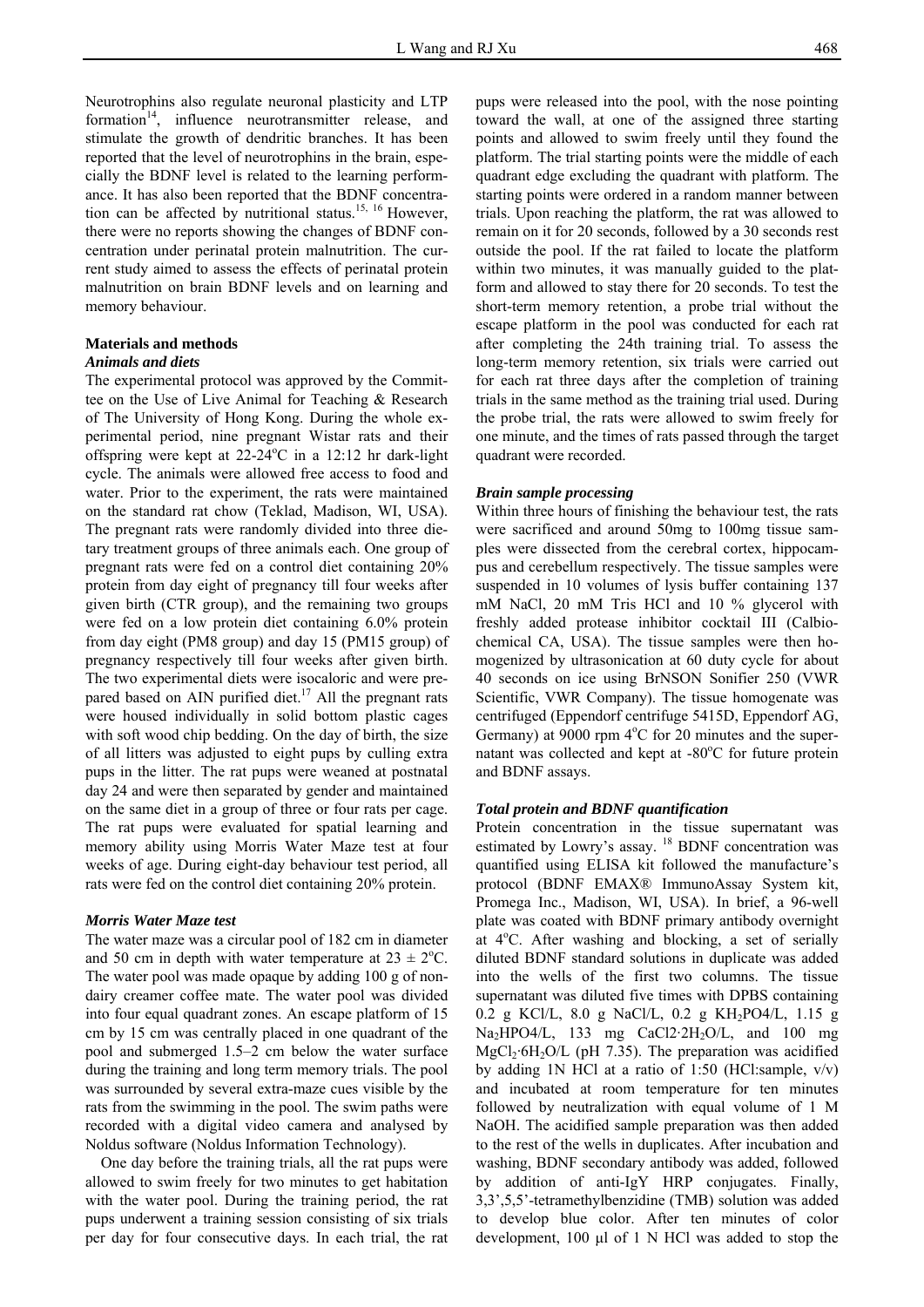reaction. The plate was read by micro-reader (Bio-Rad Laboratories, Hercules, CA, USA) at 495 nm wavelength within 30 minutes after stopping the reaction. The result was calculated based on the standard curve. The value was expressed as pg BDNF per 100 mg tissue.

#### *Data analysis*

The experimental results were analysed by one way analysis of variance (ANOVA) using the computer program SPSS 12.0 (SPSS Inc., USA). The significant level was set at *p*<0.05.

#### **Results**

Rat pups in the perinatal protein malnutrition groups had







**Figure 1.** The effects of perinatal protein malnutrition on the brain and body weights of rats. In panel A, the left set of the bars represent the body weight of the experimental rats prior to the behaviour test at 4 weeks of age. The right set of bars represent the body weight of the experimental rats after the completion of the behaviour test at 5 weeks of age. Panel B presents the brain weight and the brain to body weight ratio of the experimental rats. Data presented as mean±SEM; \*\**p*<0.01; N=12 for each group. CTR: control group; PM8: group with dietary protein restriction from gestation day eight till four weeks after birth; PM15: group with dietary protein restriction from gestation day 15 till four weeks after birth.

significant lower body weight and slightly reduced brain weight than the control rats (Fig 1). The brain to body weight ratio was significant higher in rats of PM8 group than the control group. There was no significant difference in brain to body weight ratio between control and PM15 groups.

 As shown in Figure 2, protein malnourished rat pups had significant lower protein concentrations in the cerebral cortex and the hippocampus than that in the control animals. Protein concentrations in the cerebellum tissue did not markedly differ among the three dietary treatment groups. The rat pups in both protein malnutrition groups had lower hippocampal BDNF levels than that in the controls, but the significant difference was observed only between CTR and PM15 groups (Fig 3).



**Figure 2.** Protein concentrations in cerebral cortex (CT), hippocampus (HP) and cerebellum (CB) of the experimental rats. Perinatal protein malnutrition significantly reduced protein levels in CT and HP. Data presented as mean±SEM; \**p*<0.05; N=8 for each group; See the legend of Figure 1 for the dietary treatment of CRT, PM8 and PM15.



**Figure 3.** BDNF concentrations in cerebral cortex (CT), hippocampus (HP) and cerebellum (CB) of the experimental rats. Data presented as mean±SEM. \**p*<0.05, N=6 for each group; See the legend of Figure 1 for the dietary treatment of CRT, PM8 and PM15.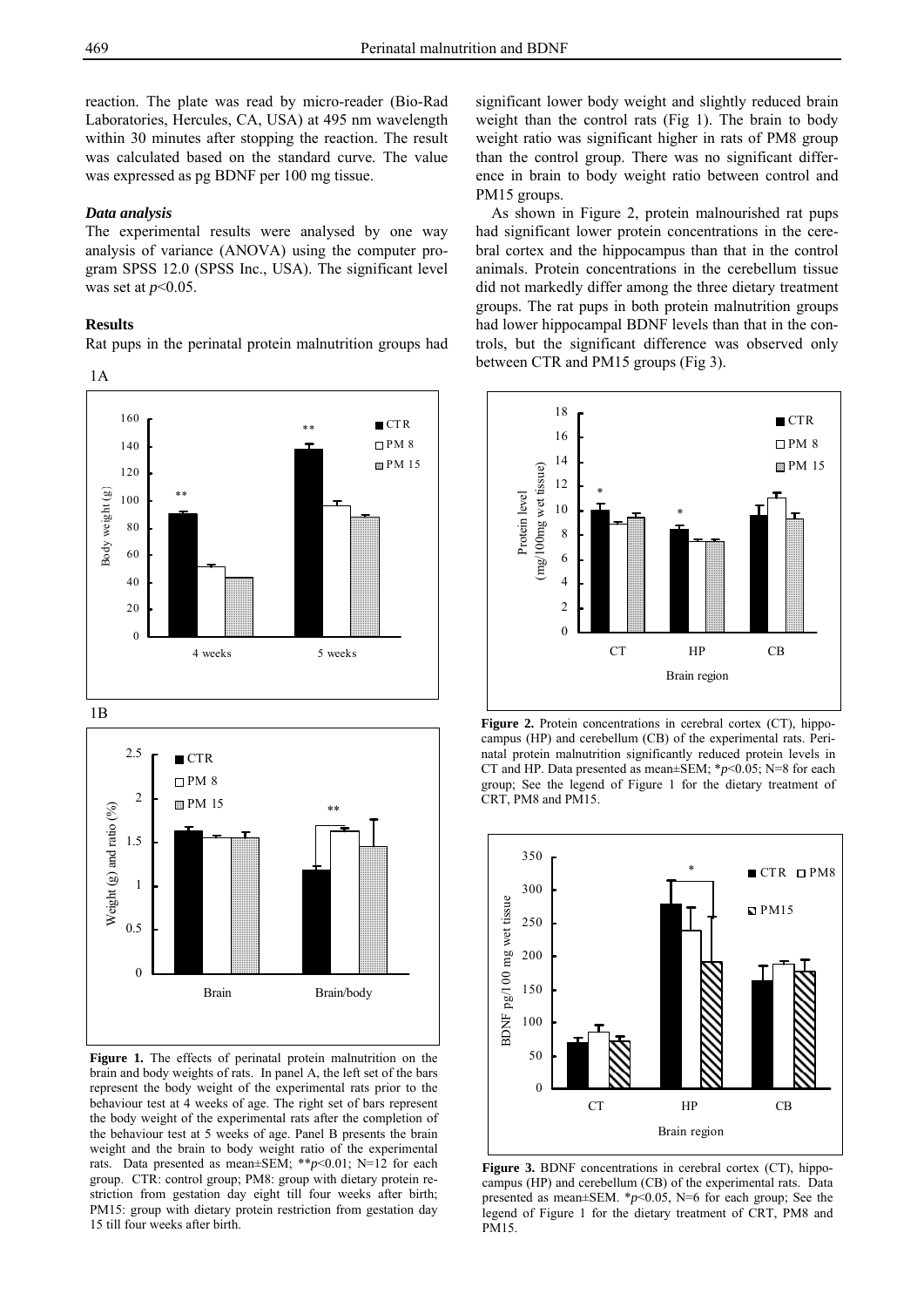

**Figure 4.** Escape latency of the experimental rats during the MWM tests. The results were expressed as the time taken (latency) by the rats to find the submerged platform during the training trials. The significant differences were observed between PM8 and CTR groups. Data presented as mean±SEM; \**p*<0.05; \*\**p*<0.01; N=12 for all groups; See the legend of Figure 1 for the dietary treatments of CRT, PM8 and PM15.



**Figure 5.** First appearance of the experimental rats in the target zone during the probe test for memory retention. The time between entering the pool and the first time getting into the target zone was defined as the first appearance in that zone. Zone 4 was the quadrant of the water pool where the escape platform was located during the previous training trials and zone 5 was the exact area of the water pool where the escape platform was located. Data presented as mean $\pm$ SEM; \* $p$ <0.05; \*\* $p$ <0.01. The rats in PM8 group appeared in zone 5 (platform area) significantly later than the rats in other groups. See the legend of Figure 1 for the dietary treatments of CRT, PM8 and PM15.

 The behaviour test showed that the rat pups suffered longer term of protein malnutrition in group PM8 spent significantly longer time to find the platform than the control rat pups did during the training and long-term memory retention trials (Fig 4). The rats suffered shorter term of protein malnutrition in PM15 group performed better than the ones in PM8 group, but poorer than the rats in the control group during the daily training trials, although the differences did not reach the significant level (Fig 4). During the probe tests for short-term memory retention,

rat pups from malnourished groups tended to take longer time to reach the target zone (Fig 5). In comparison with the rat pups in the control and PM15 group, rats from PM8 group took significantly longer time to appear in the place where the escape platform was previously located during the training trials.

#### **Discussion**

According to Dobbing's theory, rats belong to the category of postnatal brain developer and their brain growth spurt occurs at early postnatal period.<sup>19, 20</sup> During this period severe nutrient restriction could induce irreversible brain damage.<sup>21</sup> Numerous studies reported the effects of postnatal dietary insult on brain function.<sup>4, 22</sup> However, the neuronal multiplication in rats takes place during late gestation period, which is prior to the brain growth spurt. Therefore, dietary insults introduced in prenatal or perinatal period might have stronger impact on brain development than the insult during postnatal period only. The effects of prenatal protein deprivation on brain development reported in the literature were inconsistent. Cintra *et*   $al$ <sup>23</sup>, showed deficit in mossy fibre plexus in rat hippocampus by prenatal protein malnutrition, but others reported that impaired hippocampus was only caused by postnatal rather than prenatal protein malnutrition.<sup>8</sup> Permanent impairment on brain functional development was produced by pre- and postnatal protein malnutrition.<sup>24</sup>

 The brain growth spurt in the rat is in the first three weeks of postnatal life, but the early gliogenesis starts in the second week of gestation and the macroneurogenesis occurs in the third week of gestation.25 It implies that the brain development may be vulnerable to perinatal nutrition insults. The present study showed that perinatal protein deprivation not only reduced the brain total protein level, but also significantly decreased hippocampal BDNF concentration, which in turn may further interfere the neuronal growth and function. The impaired learning and memory performance may be the consequence of hippocampal neuron dysfunction in the malnourished rats. The results of this study demonstrated that perinatal protein restriction had adverse effect on functional brain development in rats, but the severity was varied upon timing and duration of the dietary insult.

 During the period of behaviour tests in the present study, the rats were switched to the adequate protein diet, which gave the malnourished rats a recovery period. The malnourished rats had considerable body weight gain during this period (Fig 1A right bars). The body weight was almost doubled after eight days of rehabilitation in the malnourished rats, no matter the timing and duration of prenatal malnutrition. At the same time, rats in the control group only gained about 30-40% of body weight. Protein malnutrition also reduced brain weight in rats. The differences between the control and the protein malnourished rats were about 5-7%. From these results, it is clear that reduced body weight by protein malnutrition was not difficult to recover after a period of rehabilitation, but brain weight recovery was not as easy as the body weight. Gressens<sup>19</sup> reported an almost complete recovery in body weight in adult rats with severe prenatal protein malnutrition for a short period; the finding was in agreement with the present study.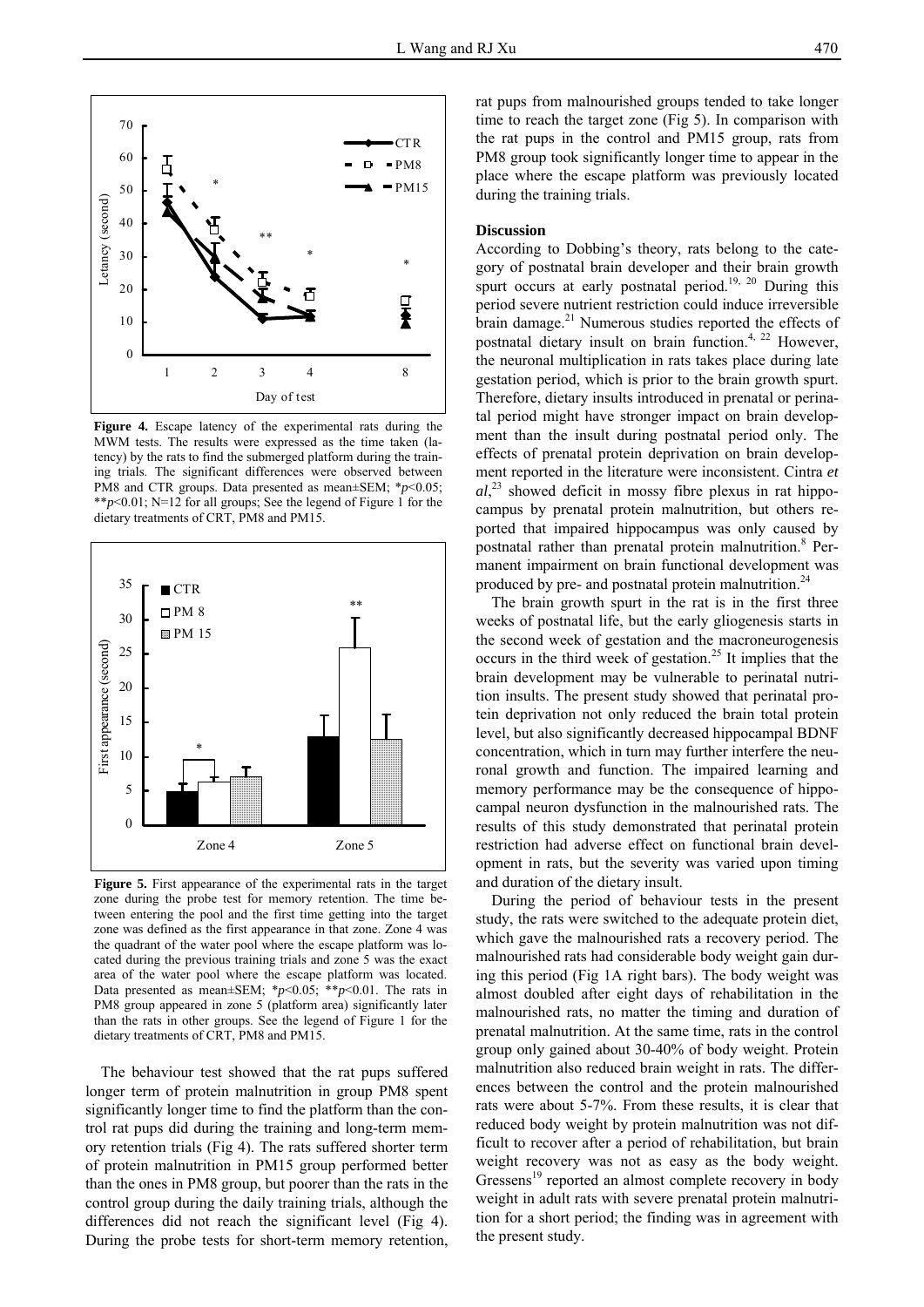Previous studies also showed that reduction in brain protein synthesis was more severe in rats subjected to perinatal protein malnutrition than that subjected to protein deprivation in prenatal or postnatal period only.<sup>26</sup> The results of the present study agree with the previous report. Total protein levels in the cerebral cortex and the hippocampus were significant reduced in perinatal protein restricted rats, which might be considered as direct effect of dietary protein deprivation. BDNF is a secretary protein synthesized by neurons and plays important roles in neuronal cell proliferation, differentiation, synapse genesis and brain function.<sup>27, 28</sup> The present study was the first investigation in the effects of perinatal protein malnutrition on brain BDNF level. Data from this study showed that brain BDNF level was deceased and the learning memory performance was concomitantly impaired in rats suffered perinatal protein malnutrition. Rats in both protein malnourished groups, particularly those suffered more severe protein malnutrition in PM8 group, spent longer time to find the escape platform.

 Many earlier studies conducted protein malnutrition in whole gestation period and/or continued through the lactating period. Some studies even initiated the low protein diet five weeks before mating. The present study demonstrated that even started from the second week of gestation, moderate protein malnutrition could cause brain functional impairment in rats. Although the brain growth spurt for rats occurs in the postnatal period, the neural differentiation and proliferation start from early gestation. One report on postnatal protein malnutrition in rats showed that only memory was disturbed, but learning performance was not markedly influenced, $29$  which implied that malnutrition during postnatal period only had less severe effect on brain functional development. The present study showed similar results and moderate protein malnutrition from late gestation period had only mild impact on brain function.

 Summing up the results of the present study, it is obvious that maternal protein malnutrition not only reduced brain weight and total brain protein level, but also significantly decreased brain BDNF level. Spatial learning and memory performance was also remarkably affected by perinatal protein malnutrition in young rats. The longer the protein deprivation was, the more severe the brain function was affected and the more difficult the recovery would be. The impaired learning and memory performance might be the consequence of reduced brain BDNF level.

#### **References**

- 1. Torún B, Chew F. Protein-Energy Malnutrition. In: Shils ME, Olson JA, Shike M, eds. Modern nutrition in health and disease. 8th ed. Philadelphia: Lea & Febiger, 1993:951-976.
- 2. Tonkiss J, Galler J, Morgane PJ, Bronzino JD, Austin-LaFrance RJ. Prenatal protein malnutrition and postnatal brain function. Ann N Y Acad Sci 1993;678:215-27.
- 3. Galler JR, Shumsky JS, Morgane PJ. Malnutrition and brain development. In: Walker WA, Watkins JB, eds. Nutrition in pediatrics. London, Decker, 1997:196-212.
- 4. Fukuda MT, Francolin-Silva AL, Almeida SS. Early postnatal protein malnutrition affects learning and memory in the distal but not in the proximal cue version of the Morris water maze. Behav Brain Res 2002;133:271-7.
- 5. Bonatto F, Polydoro M, Andrades ME, et al. Effect of protein malnutrition on redox state of the hippocampus of rat. Brain Res 2005;1042:17-22.
- 6. Hoorweg J, Stanfield JP. The effects of protein energy malnutrition in early childhood on intellectual and motor abilities in later childhood and adolescence. Dev Med Child Neurol 1976;18:330-50.
- 7. Champakam S, Srikantia SG, Gopalan C. Kwashiorkor and mental development. Am J Clin Nutr 1968;21:844-52.
- 8. Granados-Rojas L, Aguilar A, Diaz-Cintra S. The mossy fiber system of the hippocampal formation is decreased by chronic and postnatal but not by prenatal protein malnutrition in rats. Nutr Neurosci 2004;7:301-8.
- 9. Soto-Moyano R, Fernandez V, Sanhueza M, et al. Effects of mild protein prenatal malnutrition and subsequent postnatal nutritional rehabilitation on noradrenaline release and neuronal density in the rat occipital cortex. Brain Res Dev Brain Res 1999;116:51-8.
- 10. Debassio WA, Kemper TL, Tonkiss J, Galler JR. Effect of prenatal protein deprivation on postnatal granule cell generation in the hippocampal dentate gyrus. Brain Res Bull 1996;41:379-83.
- 11. Benitez-Bribiesca L, De la Rosa-Alvarez I, Mansilla-Olivares A. Dendritic spine pathology in infants with severe protein-calorie malnutrition. Pediatrics 1999;104:e21.
- 12. Mokler DJ, Bronzino JD, Galler JR, Morgane PJ. The effects of median raphe electrical stimulation on serotonin release in the dorsal hippocampal formation of prenatally protein malnourished rats. Brain Res 1999;838:95-103.
- 13. Hofer M, Pagliusi SR, Hohn A, Leibrock J, Barde YA. Regional distribution of brain-derived neurotrophic factor mRNA in the adult mouse brain. Embo J 1990;9:2459-64.
- 14. Lu B, Figurov A. Role of neurotrophins in synapse development and plasticity. Rev Neurosci 1997;8:1-12.
- 15. Molteni R, Barnard RJ, Ying Z, Roberts CK, Gomez-Pinilla F. A high-fat, refined sugar diet reduces hippocampal brain-derived neurotrophic factor, neuronal plasticity, and learning. Neuroscience 2002;112:803-14.
- 16. Lee J, Seroogy KB, Mattson MP. Dietary restriction enhances neurotrophin expression and neurogenesis in the hippocampus of adult mice. J Neurochem 2002;80:539-47.
- 17. Reeves PG, Nielsen FH, Fahey GC, Jr. AIN-93 purified diets for laboratory rodents: final report of the American Institute of Nutrition ad hoc writing committee on the reformulation of the AIN-76A rodent diet. J Nutr 1993;123:1939-51.
- 18. Lowry OH, Rosebrough NJ, Farr AL, Randall RJ. Protein measurement with the Folin phenol reagent. J Biol Chem 1951;193:265-75.
- 19. Gressens P, Muaku SM, Besse L, et al. Maternal protein restriction early in rat pregnancy alters brain development in the progeny. Brain Res Dev Brain Res 1997;103:21-35.
- 20. Dobbing J, Sands J. Comparative aspects of the brain growth spurt. Early Hum Dev 1979;3:79-83.
- 21. Dobbing J. The later growth of the brain and its vulnerability. Pediatrics 1974;53:2-6.
- 22. Hernandes AS, Almeida SS. Postnatal protein malnutrition affects inhibitory avoidance and risk assessment behaviours in two models of anxiety in rats. Nutr Neurosci 2003;6:213-9.